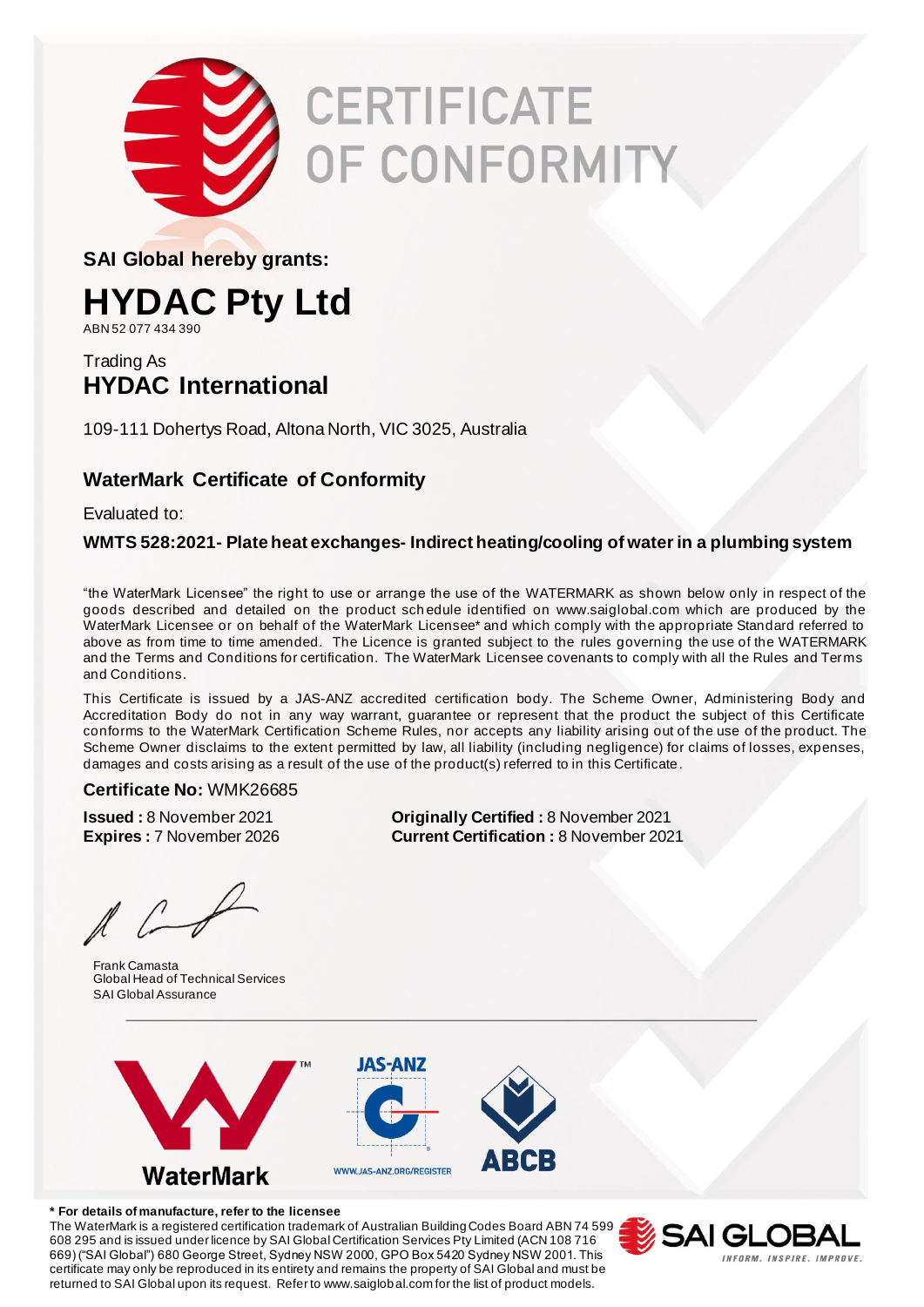### **SCHEDULE TO CERTIFICATE OF CONFORMITY**

### **SAI Global hereby grants :**

## **HYDAC Pty Ltd**

109-111 Dohertys Road, Altona North, VIC 3025, Australia

### **WaterMark Certificate of Conformity**

Evaluated to:

#### **WMTS 528:2021- Plate heat exchanges- Indirect heating/cooling of water in a plumbing system**

Model identification of the goods on which the WATERMARK may be used:

| Model<br>Identification | Model<br>Name       | <b>Brand</b><br><b>Name</b> | <b>Product</b><br>Description                                                                                                                           | Product<br>Type                                                                                                                                                 | Application                           | <b>Material</b><br>Designation                                                                    | <b>Maximum</b><br>Operating<br>Pressure<br>(kPa) | <b>Maximum</b><br>Temperature<br>(°C) | Inlet<br>Designation | Outlet<br>Designation | Date<br>Endorsed |
|-------------------------|---------------------|-----------------------------|---------------------------------------------------------------------------------------------------------------------------------------------------------|-----------------------------------------------------------------------------------------------------------------------------------------------------------------|---------------------------------------|---------------------------------------------------------------------------------------------------|--------------------------------------------------|---------------------------------------|----------------------|-----------------------|------------------|
| HYDAC HEX               | DW510-<br>XX-00/YY  | <b>HYDAC</b>                | Double Walled<br>Heat Exchanger<br>$XX = # of$<br>Plates (4 to<br>100), $YY =$<br>Connection<br>Type & Size<br>(BSPP)                                   | <b>HEX</b> suitable<br>for cold & hot<br>potable water<br>applications<br>up to 95°C<br>and systems<br>with a<br>minimum<br>volume of 8<br>litres and<br>above. | Fluid to fluid<br>heating<br>&cooling | Connector &<br>Chevron<br>plates are in<br>AISI 316<br><b>Stainless</b><br>Steel Copper<br>Brazed | 3000                                             | $95^{\circ}$ C                        | 1" BSPP              | 1" BSPP               | 5 Nov 2021       |
| HYDAC HEX               | DW 515-<br>XX-00/YY | <b>HYDAC</b>                | Double Walled<br>Heat Exchanger<br>$XX = # of$<br>Plates (4 to 60),<br>$YY =$<br>Connection<br>Type & Size<br>(BSPP)                                    | <b>HEX</b> suitable<br>for cold & hot<br>potable water<br>applications<br>up to 95°C<br>and systems<br>with a<br>minimum<br>volume of 8<br>litres and<br>above. | Fluid to fluid<br>heating<br>&cooling | Connector &<br>Chevron<br>plates are in<br>AISI 316<br>Stainless<br>Steel Copper<br>Brazed        | 3000                                             | $95^{\circ}$ C                        | $1/2$ " BSPP         | $1/2$ " BSPP          | 5 Nov 2021       |
| HYDAC HEX               | DW610-<br>XX-00/YY  | <b>HYDAC</b>                | Double Walled<br>Heat Exchanger<br>$XX = # of$<br>Plates (4 to 60),<br>$YY =$<br>Connection<br>Type & Size<br>(BSPP)                                    | HEX suitable<br>for cold & hot<br>potable water<br>applications<br>up to 95°C<br>and systems<br>with a<br>minimum<br>volume of 8<br>litres and<br>above.        | Fluid to fluid<br>heating<br>&cooling | Connector &<br>Chevron<br>plates are in<br>AISI 316<br><b>Stainless</b><br>Steel Copper<br>Brazed | 3000                                             | $95^{\circ}$ C                        | 3/4" BSPP            | 3/4" BSPP             | 5 Nov 2021       |
| HYDAC HEX               | L610-XX-<br>00/YY   | <b>HYDAC</b>                | Single Walled<br>Heat Exchanger<br>(Low Pressure<br>Drop version)<br>$XX = # of$<br>Plates (4 to<br>120), $YY =$<br>Connection<br>Type & Size<br>(BSPP) | HEX suitable<br>for cold & hot<br>potable water<br>applications<br>up to 95°C<br>and systems<br>with a<br>minimum<br>volume of 8<br>litres and<br>above.        | Fluid to fluid<br>heating<br>&cooling | Connector &<br>Chevron<br>plates are in<br>AISI 316<br><b>Stainless</b><br>Steel Copper<br>Brazed | 3000                                             | 95°C                                  | 1" BSPPF             | 1" BSPPF              | 5 Nov 2021       |

**Certificate No**: WMK26685 **Issued Date**: 8 November 2021

This schedule supersedes all previously issued schedules



**\* For details of manufacture, refer to the licensee**

The WaterMark is a registered certification trademark of Australian Building Codes Board ABN 74 599 608 295 and is issued under licence by SAI Global Certification Services Pty Limited (ACN 108 716 669) ("SAI Global") 680 George Street, Sydney NSW 2000, GPO Box 5420 Sydney NSW 2001. This certificate may only be reproduced in its entirety and remains the property of SAI Global and must be returned to SAI Global upon its request. Refer to www.saiglobal.com for the list of product models. <sup>3</sup>